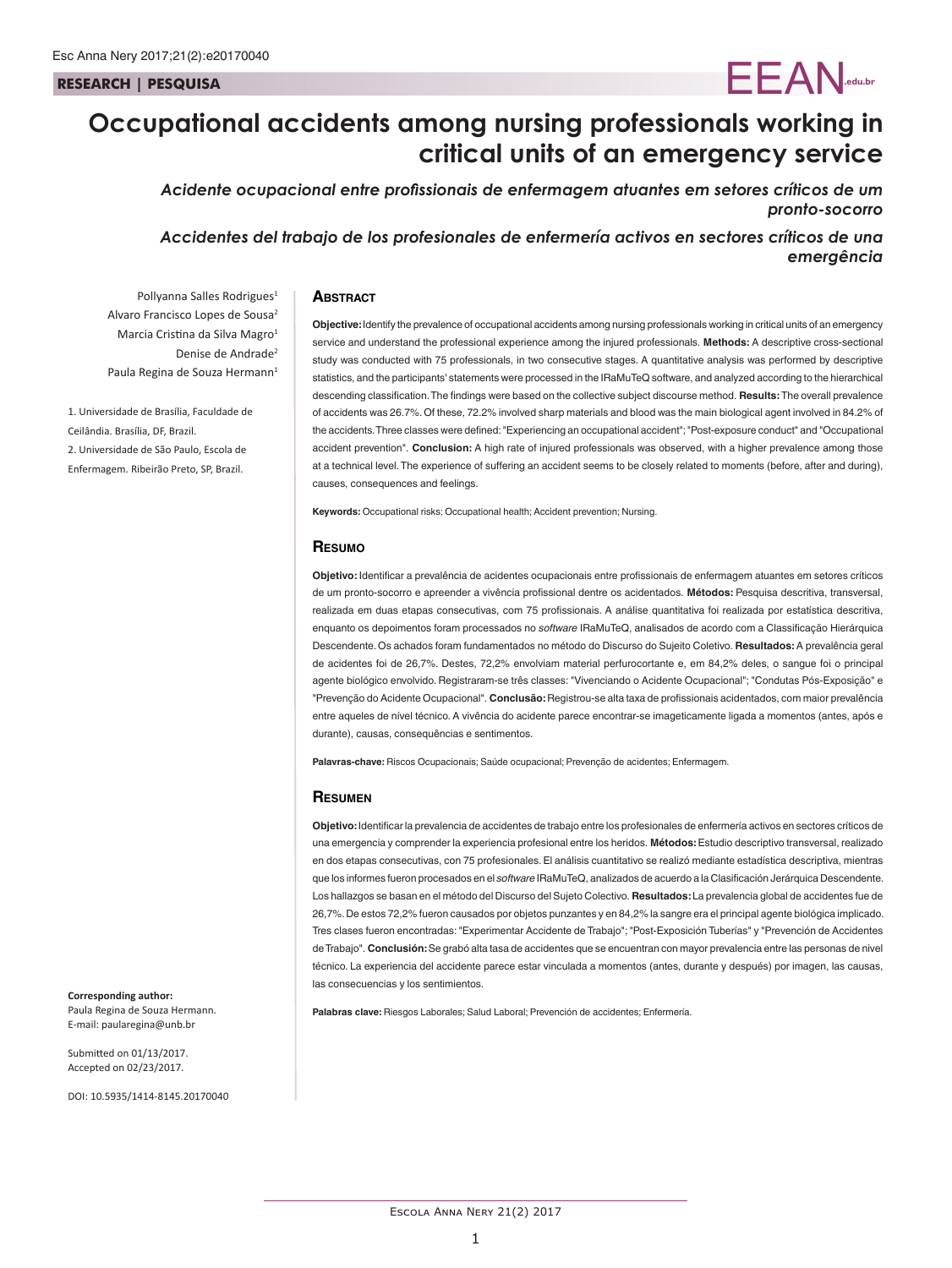Rodrigues PS, Sousa AFL, Magro MCS, Andrade D, Hermann PRS

### **INTRODUCTION**

Nursing professionals present a higher risk of being involved in occupational accidents. In addition to being the largest group of health professionals involved directly and continuously with patient care, they make physical efforts on a daily basis, have longer working hours, operate difficult-to-handle equipment, biological materials, among others. In critical units of a hospital, this risk increases due to the use of new and heavy machines without proper training to operate such devices.<sup>1,2</sup>

Critical areas present a higher risk of infections, as they provide care to patients in more serious conditions. In these areas, invasive procedures are performed, with frequent handling of contaminated items. In particular, emergency services receive different emergency and urgent cases and, in their routine, find favorable conditions for exposure to biological materials, due to their dynamics, diversification and amount of care provided.<sup>2,3</sup>

In Brazil, Regulatory Standard 32 establishes the use of personal protective equipment (PPE), professional training, vaccination, among other provisions, to avoid or minimize errors. However, it has been ineffective, due to low adherence rates and difficult inspection.<sup>2-4</sup>

In this sense, knowing the health professionals' perception of accidents enhances the understanding of their routine and the collective subjectivity linked to this phenomenon. From this understanding, it is possible to propose coping strategies and prevention, control and chemoprophylaxis measures.

Given the considerations above, this study aimed to identify the prevalence of occupational accidents among nursing professionals working in critical units of an emergency service and understand the professional experience among the injured professionals.

#### **METHODS**

This descriptive cross-sectional study was conducted in two consecutive stages. The first stage aimed to identify the prevalence of occupational accidents among nursing professionals, and in the second stage, the researchers interviewed the injured professionals, seeking to collect their perspectives of the accident.

The study was conducted in the emergency service of the Regional Hospital of Ceilândia, a large city of the Federal District. The hospital, associated with the emergency service, serves an estimated population of 500,000 inhabitants, which accounts for around 25% of the total population of the Federal District. The sample consisted of 75 professionals: 14 nurses and 61 nursing technicians, selected by simple random sampling from a universe of 35 nurses and 79 nursing technicians.

The inclusion criteria were: the professionals had to be part of the permanent care staff and members of the team for at least one year. Professionals away from work, on vacation and/or on a work leave were excluded, as well as those from other units working overtime in the emergency service and those who were absent during the data collection period.

The prevalence of occupational accidents was calculated from the records of the Work Accident Report (*Comunicação de Acidente de Trabalho*, CAT). Then, the injured professionals were interviewed. The purpose of this study was explained to them; and they were requested to answer a semi-structured questionnaire with theme-related questions.

The interviews were conducted in a reserved room of the institution, recorded in mp4 file format. They lasted, on average, 35 to 40 minutes each one, and were later transcribed. At the end of each interview, the participants were asked if they would like to quit or change their answer, but there were no withdrawals or changes in the reports.

A quantitative data analysis was performed through descriptive statistics using measures of central tendency (frequency, mean and standard deviation), processed by the Statistical Package for the Social Sciences (SPSS), version 20.0.

The statements were grouped, creating a corpus, which had a statistical treatment in IRaMuTeQ5 (*Interface de R pour les Analyses Multidimensionnelles de Textes et de Questionnaires*), and were later analyzed through the descending hierarchical classification (DHC).<sup>6</sup> The use of software helped understand the study theme using a qualitative approach, particularly IRaMuTeQ.2,7-9 Then, the data produced by the software generated segments of classes, which were called "pre-classes". They included text segments with similar vocabulary, but different from the text segments of other classes.

Then, key expressions were identified from the interviewees' speeches, which complemented the findings from the DHC and allowed speech categorization into "definitive classes." Analyzes were based on the method of collective subject discourse.<sup>10</sup>

The study was approved by a research ethics committee (Nr. 460.052). To preserve the identity of the participants, an alphanumeric system and Arabic numerals were used (e.g. NUR01 and TEC01).

### **RESULTS**

The study analyzed 75 nursing professionals, who were predominantly nursing technicians (81.4%) and female (62.6%). Among the nursing technicians, 18 had an occupational accident, a number that is much higher than that of nurses (2) (Table 1).

The prevalence of accidents with sharp items was 72.2%, with blood being the main biological agent involved (84.2%). Lumen needles were the instrument involved in most percutaneous exposure cases (50%).

The 20 professionals who had accidents (18 technicians and two nurses) were interviewed, and their speeches were recorded for analysis. Starting from 20 initial context units (ICUs), 573 elementary context units (ECUs) and 22,156 occurrences were recorded, and 78.3% of the total corpus was used. The most relevant words highlighted and their relation with the speeches were analyzed for the creation of "pre-classes".

Based on the collective subject discourse method to detail the experiences and perceptions of these professionals about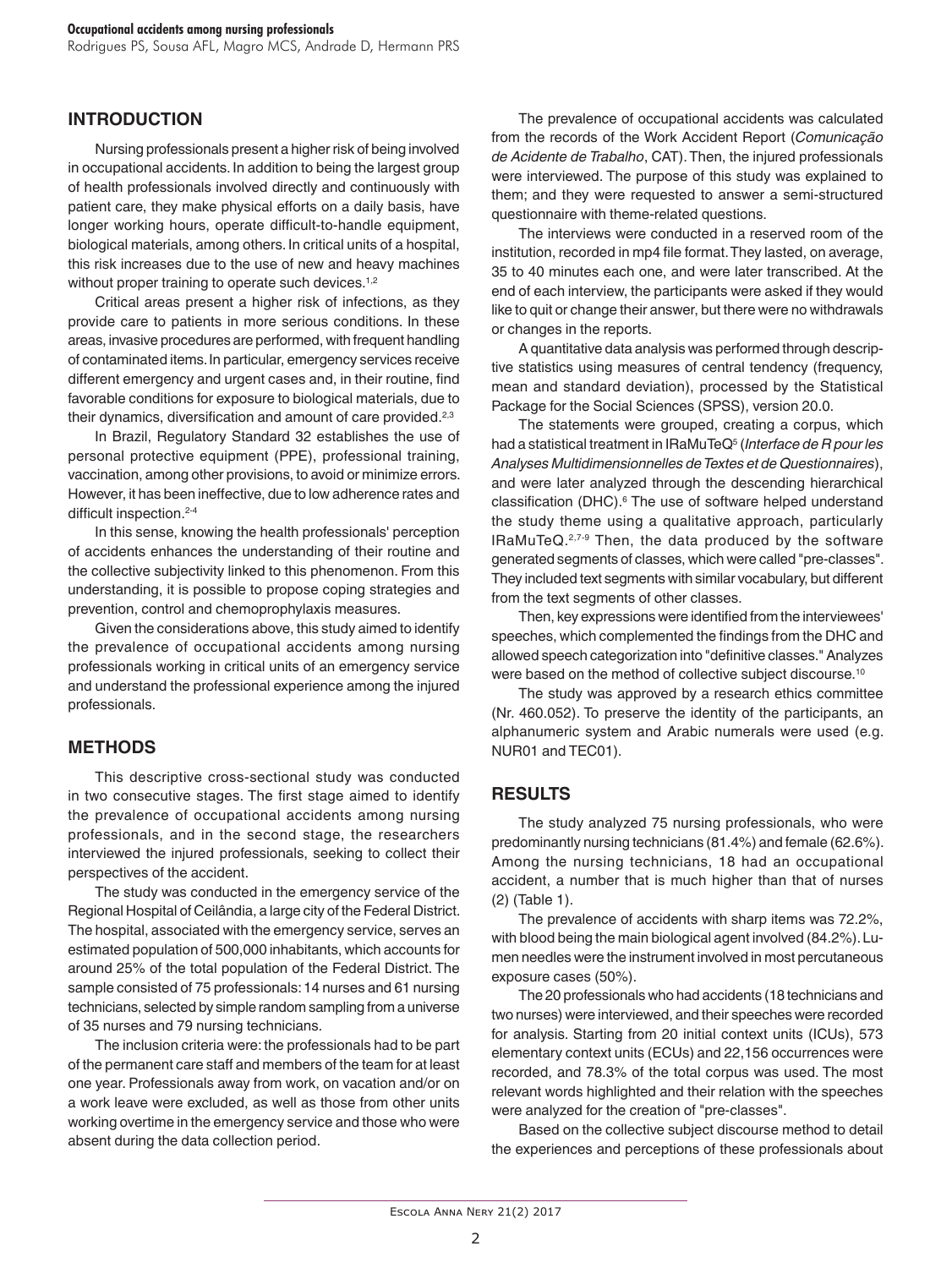| <b>Professional category</b>          | <b>Nurse</b>             |                 | <b>Nursing technician</b> |                          |
|---------------------------------------|--------------------------|-----------------|---------------------------|--------------------------|
| Had an accident?                      | <b>No</b>                | <b>Yes</b>      | <b>No</b>                 | Yes                      |
|                                       | 12 (85.7%)               | 2(14.3%)        | 43 (70.5%)                | 18 (29.5%)               |
| Sex                                   |                          |                 |                           |                          |
| Female                                | 4(33.3%)                 | 1 (50%)         | 29 (67.4%)                | 13 (72.2%)               |
| Male                                  | 8(66.7%)                 | 1 (50%)         | 14 (32.6%)                | 5(27.8%)                 |
| Age (years)                           | $40.4 \pm 12.8$          | $45.5 \pm 13.4$ | $42.7 \pm 7.4$            | $39.8 \pm 9.1$           |
| Length of time in the job (months)    | 114.8                    | 84              | 114                       | 114                      |
| Area of work in the emergency service |                          |                 |                           |                          |
| Medical-surgical unit                 | 2(16.6%)                 |                 | 23 (53.9%)                | 1(5.5%)                  |
| Orthopedics                           | $\overline{\phantom{a}}$ |                 | 3(6.9%)                   | $\overline{\phantom{a}}$ |
| Stabilization                         | $3(25.0\%)$              |                 | 11 (25.6%)                | 6(33.3%)                 |
| More than one unit                    | 5(41.6%)                 | 2(100%)         | 5(11.7%)                  | 11 (61.2%)               |

## **Table 1.** Characteristics of health professionals

the accident with sharp items, "key expressions" were identified and quantified, allowing the creation of the definitive classes, respecting the trends indicated by the software (Figure 1).

## **Class 1: Experiencing an occupational accident**

The content presented in this class addressed aspects related to the professional experience regarding occupational accidents. The participants, through their personal experience, attempted to build representations of this phenomenon: being a nurse vulnerable to occupational accidents. In their reports, they mentioned aspects related to prior conditions, causes, feelings experienced, consequences, and importance of updated knowledge.

Experiencing an occupational accident seemed to be imaginatively classified by professionals into periods, to which they attribute "the most dramatic" characteristics. The first period, didactically called "before the accident" was characterized by their poor knowledge on risk management measures, closely related to a higher or lower risk of accident.

*It's like a gun in a policeman's hand, the more he knows about the gun, the more dangerous it gets. For us, who work with health, it is the same, the more we have worked with that, the more relaxed we get, and that's a risk. (TEC14)*

*We are always busy, the team in general is not aware of the risks, and when something happens, they don't know what to do. (TEC02)*

At this moment, the participants used the word "cause" very often, as they tried to justify the occurrence of an accident. The most frequent causes of accidents were: carelessness, lack of preparation or technical failure by the professional, and improper disposal of sharp items, which were linked to work overload, patient conditions, and inadequacy of materials, equipment and structure. The professionals associated the accident with personal and professional factors, strongly influenced by organizational issues.



**Figure 1.** Thematic structure of the experience of nursing professionals with occupational accidents. ECU: elementary context units.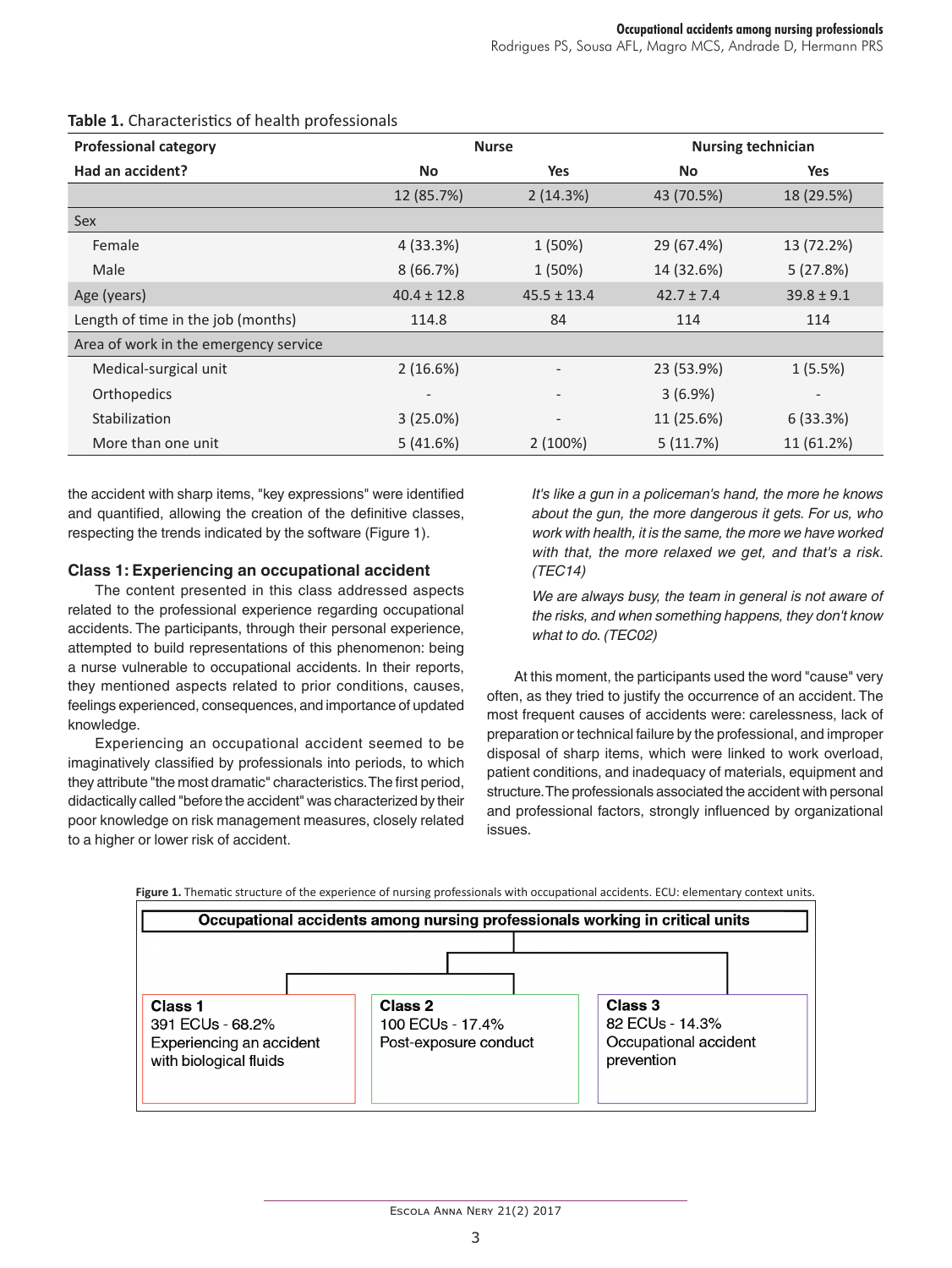Rodrigues PS, Sousa AFL, Magro MCS, Andrade D, Hermann PRS

*The most frequent cause is professional carelessness! (NUR01)*

*I've done that for many years, this time I was careless... (NUR29)*

*It wasn't due to inability, imprudence, but work overload. The work here is practically inhuman. (TEC07)*

The second moment defined as "during the accident" was one of the most critical for the professionals, who considered the maintenance of the technique as the main method to prevent the occupational accident. The correct utilization of the technique during the procedures was again crucial and seemed to provide a feeling of security that justified also the negligence when using standard precautionary measures, thus increasing the risk of accident.

> *Both times I was in a hurry to perform the task... because, when you're in a hurry, you forget how to perform the technique or do it incorrectly. Sometimes, the unusual practice of the technique, or lack of time, leads to an accident. (TEC06)*

> *Lack of attention and, in the case of the scalpel, it was due to lack of technique. (TEC03)*

> *I've always done that, the glove disturbs, it reduces the sensitivity, that's why I don't wear gloves. (TEC09)*

When the accident occurred, the professionals presented a flood of feelings. The subjectivity and the associated impact were neutralized by their professional experience, taking into account their concepts, principles, knowledge of the subject, experiences, among other subjective factors.

The different feelings the professionals presented included: fear, concern, emotional shock, anguish, anxiety, anger, guilt, annoyance, religious attachment, stress, doubt, and tranquility.

> *Yes, I got hurt... I wonder if the patient has, or doesn't have... and now? What can I do? What is... what can I do now? (NUR02)*

> *At first, I was in revolt, how could I make that mistake? (TEC12)*

The third moment referred to the "post-accident" period, strongly linked to the word "consequence", represented as the personal and professional impact caused by the accident. Depending on the type of exposure, the biological agent involved and the post-exposure conduct, such impact can involve permanent physiological and psychosocial consequences. However, some injured professionals reported positive consequences, such as the fact that they have learned from experience.

*My, did I get anything from this patient? He hasn't been diagnosed yet, how can I treat something I don't know? (TEC05)*

*I was petrified! I was down, in revolt and everything, because I always do things right, then someone comes and leaves the needle there. (TEC01)*

#### **Class 2: Post-exposure conduct**

The importance given to the contents grouped in this class was closely associated with Class 1: Experiencing an occupational accident. The way the accident happened and the "professional behavior" in prior moments neutralized the impact and contributed to the decisions regarding their post-exposure behavior. In addition, their mobilized knowledge, beliefs, support, values and emotions also influence the "post-accident situation," and this is why they were grouped separately in this new class.

> *At the moment of the accident, I stopped everything I was doing and sought medical care. (TEC02)*

> *I did everything right, I went there, I filled out the form, I took the medication that has to be administered up to 2 hours after the accident, because I had colleagues who were infected and they said: "Ah, nobody did anything. They didn't tell me what to do." (TEC17)*

It was clear that most interviewed professionals did not know how to proceed after the exposure, regardless of their professional category (nurse or technician). They reported that they acted inadequately because of fear, possibility of reprehension or shame. They also reported a greater fear of HIV infection during exposure to biological fluids. Another finding related to this virus was that the side effects caused by prophylactic medication could be noticed by their peers, causing changes in their body and aspect.

> *The patient had an HIV diagnosis and suspected hepatitis C. I was shaken, thinking that I'd have to take the two medications, and that it would harm my body. (TEC18)*

#### **Class 3: Occupational accident prevention**

In this class, the professionals recognized their situation of vulnerability to several occupational risks while providing patient care. They emphasized the biological risk due to the frequency and potential damage.

Professional protective equipment was identified by the professionals as the most important measure of occupational accident prevention. However, recognizing the importance of PPE did not seem to directly influence its use, since only 16.6% of the injured professionals used at least one PPE item. Of these, 33.3% were wearing gloves only and 22.2% were wearing the white coat only at the moment of the accident.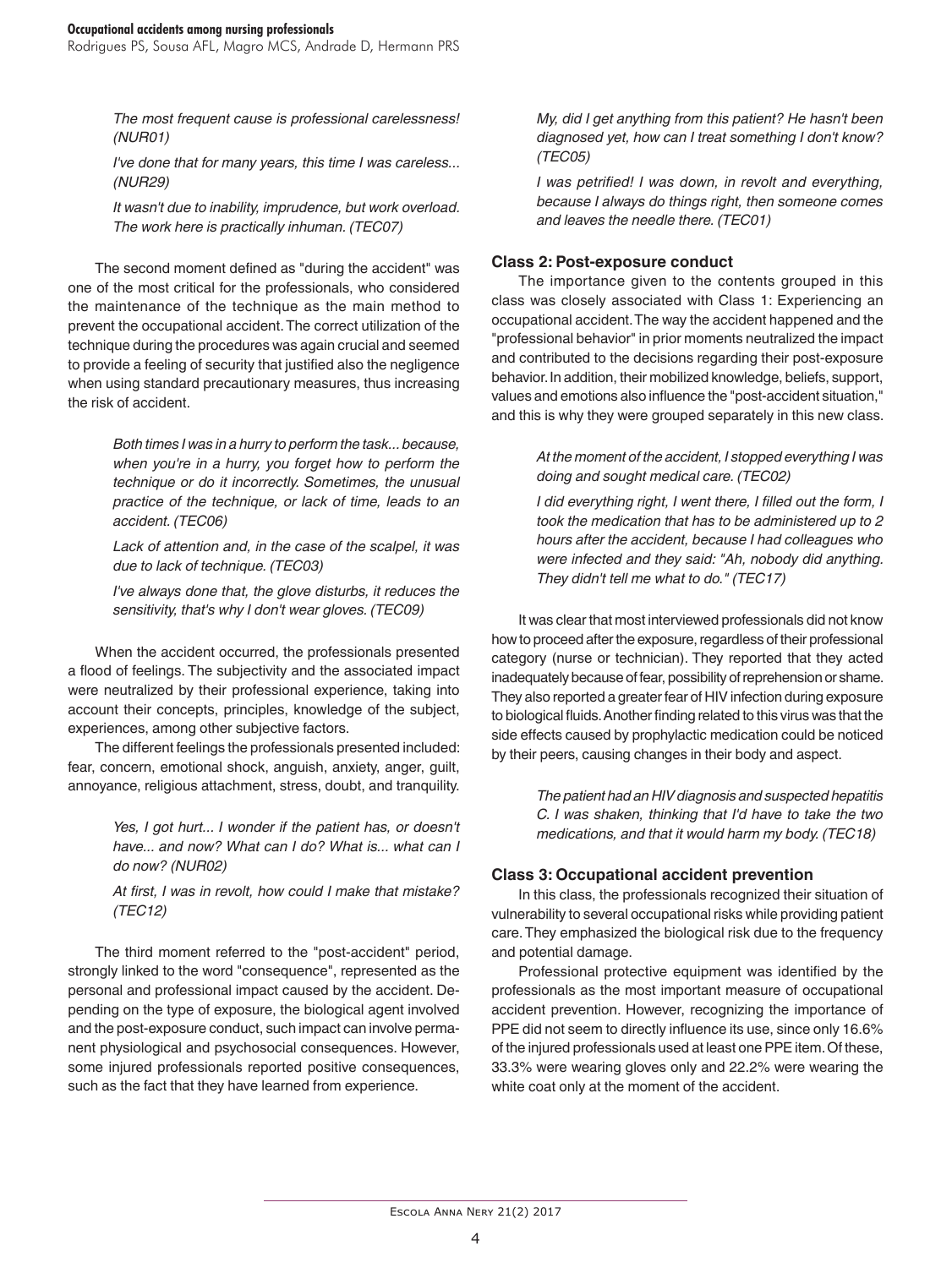*In the first accident, I was not wearing it. In those days, there were no safety glasses available... (TEC16)*

*The glove. But the glove is... as I show you here, look... very thin, very thin. Any needle will puncture it. (TEC13)*

*Safety glasses, no... no safety glasses are available here in the emergency service. (NUR01)*

In the first accident, I was not wearing it, the only thing I *was wearing was the white coat, not even gloves I was wearing. (TEC11)*

## **DISCUSSION**

Occupational accidents are present in the daily routine of nursing professionals working in critical sectors of emergency services. In this environment, the experience of having an accident is imaginatively linked to moments (before, after and during), causes, consequences and feelings. Participating in the study meant for the professionals recalling these moments and exposing the anguish, uncertainties and fears of the diagnosis, and their nonacceptance of the mistake, which could lead to an untreated condition and exposure to heavy medication, such as antiretroviral drugs.

Understanding the experience of the occupational accident revealed the meaning attributed to the phenomenon, in a subjective and intimate perspective of the professional. Nursing professionals, because of the activities they perform, are more closely related to their patients, which exposes them to greater chemical, physical, biological, and psychological loads that are aggravated by their low wages, long working hours, insufficient training, occupational stress, among other negative factors. These aspects generate stressing processes that contribute to reduced labor ability, more exposure and, consequently, mistakes.<sup>11,12</sup>

The nursing practice, as it involves the handling and manipulation of sharp items, blades, catheters and other products that may puncture the skin, makes these professionals more susceptible to accidents and exposes them to biological agents with apathogenic potential. In the nursing team, the highest exposure is of professionals with technical training (high school), such as aides and technicians, due to their load of activities with patients, little interest in training and professional update, and low adherence to standard precautions.<sup>13</sup>

Moreover, a high frequency of accidents is observed in professionals over 40 years of age, who use their experience, skills, and length of time working for the institution as justifications to neglect the use of preventive measures when performing procedures and providing patient care.13,14 However, the accidents are not only related to the level of education and age, but also to skills, proper training, provision of materials and the development of an organizational culture in the workplace.15

The accident and, consequently, the exposure cause insecurity and fragility in the professionals, who rethink their personal life and, particularly, their professional life. The type of exposure,

the diagnosis (or not) of the patient and the probability of virus infection (HIV, hepatitis C or B) also make them think about the risk of death. When they consider a probable occupational infection, the fear of the side effects caused by the medication seems to be equivalent to that of contracting a disease.

Carelessness seems to be one the main causes of accidents. In the interviews, they also mentioned workload, the patient's conditions, and the inadequacy of materials, equipment and infrastructure as causes of accident. Most percutaneous accidents occur when specific care is forgotten, such as not using the finger to support the needle, not re-capping the needle, twisting or removing used needles with the hands, and not disposing all sharp items in an appropriate container.<sup>16</sup>

All professionals interviewed reported that they were aware of the risks and consequences of accidents with biological material, but that most of them did not know how to proceed. The challenges faced by the professionals after the accident reflect inauthentic care or careless actions after the occupational exposure.<sup>17</sup> Fear is the first feeling experienced after having an accident with biological material, and it is enhanced by the possibility of judgment and reprehension by their peers and managers.<sup>18</sup>

When compared to the conducts recommended by the Brazilian management bodies, such as the Ministry of Health and the National Health Surveillance Agency,<sup>15</sup> in case of an accident with biological material, the actions performed by the victims were often inadequate. Proper care includes local care in the affected region, reporting and follow-up.

However, some professionals were resilient in relation to the accident, stating that the experience with the accident contributed to professional learning in terms of acquiring experience, tightening vigilance when performing the procedures, taking extra care when handling sharp items, and giving more importance to the use of PPE.

Investments in education and continuous training of the nursing team are required, so that the nursing professionals adopt prevention and protection measures while performing their activities. It should be noted that institutional inspections are not sufficient, everyone should be committed to observing standard precautions and the use of PPE. The organizational system should have a structure for injured professionals and clarify the behaviors, thus promoting an environment of protection to the nursing staff.19,20

This study had limitations, mainly caused by its design (crosssectional study) that does not involve the follow-up of participants, which would allow the authors to identify the incidence and risk and/or protection factors.

### **CONCLUSION**

This study observed a high rate of professionals who have had occupational accidents, with a higher prevalence among technical professionals. They emphasized carelessness as